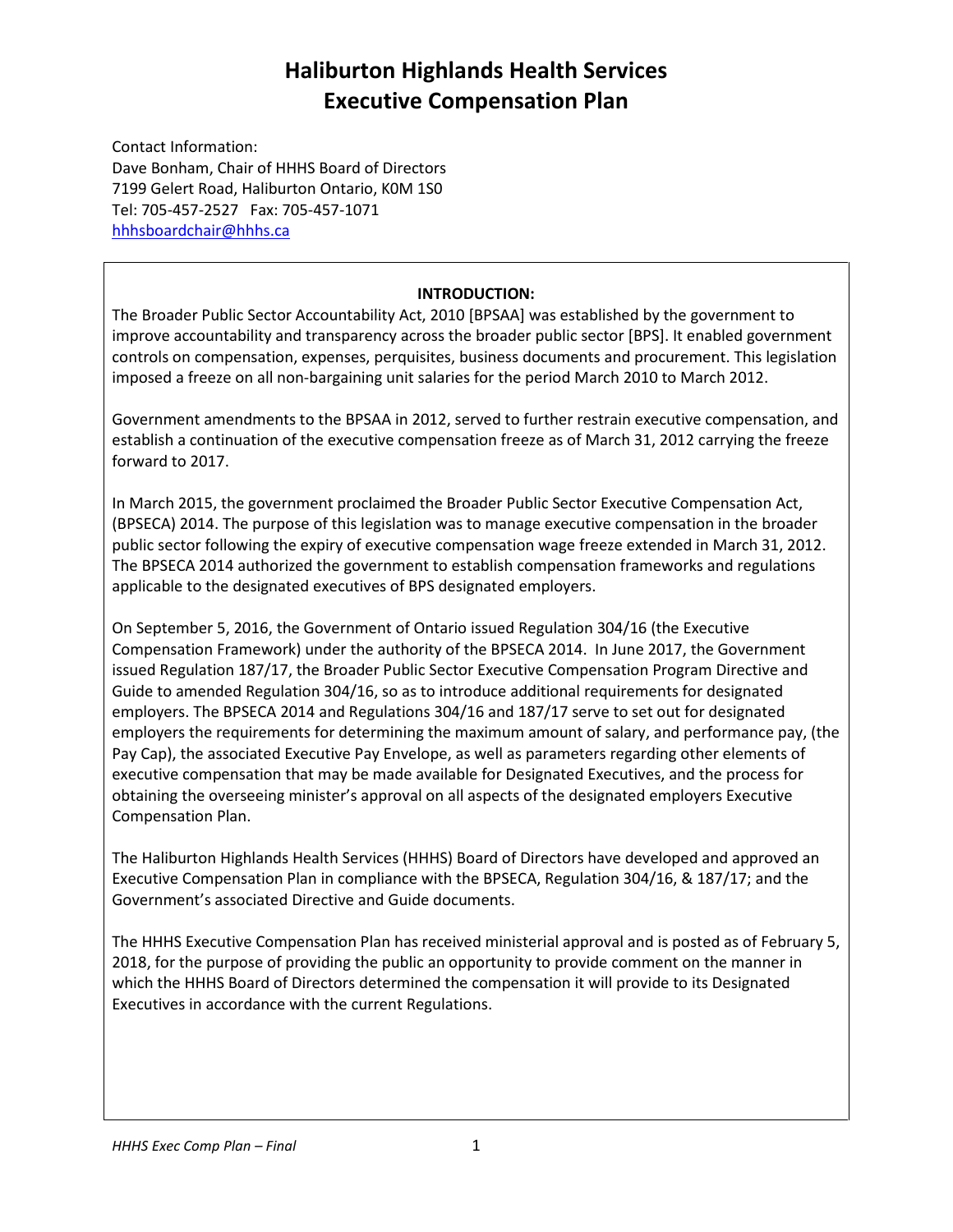#### **Haliburton Highlands Health Services Compensation Philosophy**

Haliburton Highlands Health Services (HHHS) believes it is important for the benefit of its patients that HHHS is able to attract and retain executives who are competent, and possess the requisite skills to support the achievement of operating goals and strategic objectives, and share the values of HHHS. Accordingly, the HHHS Executive Compensation Plan will be competitive within the healthcare marketplace (e.g., hospital, community health, and long term care sectors) and will reward achievement of Quality Improvement Plan (QIP) objectives.

As a publicly funded institution, HHHS has designed an Executive Compensation Plan which is fiscally responsible in this environment of fiscal restraint.

Based on historical recruitment practices the typical labor market for future recruitment of HHHS executives is expected to be from Ontario hospitals, located in communities of equal or larger size to the HHHS service area, and from hospitals that are of equal or larger size in terms of: number of beds (Less than 50 and 50 – 99 beds), budget size,(\$5million to \$25million and \$25million to \$150million +) and number of hospital sites managed (more than 1, up to 4 +). Accordingly, comparator hospitals have been selected based upon these criteria and similarity of executive's scope of responsibilities including reporting structure, overall accountability for organizational divisions or functions, and the direction and guidance provided within the organization

A common set of Comparators will be utilized for all Designated Executives (DE's). The Ontario Hospital Association [OHA] 2016 Comparator Organization Demographic Data Survey and 2016 CEO and Designated Executive Salary Survey, provided the comparative industry compensation and demographic data required to develop the HHHS Executive Compensation Plan. OHA member hospitals were invited by the OHA to participate in these surveys to assist with the required market comparator process, following the government's introduction of the Executive Compensation Framework in the fall of 2016; the survey results represent over 90% of OHA member hospitals. This represents the most reliable and accurate compensation Comparator information available to HHHS.

HHHS will maintain its commitment to the Excellent Care for All legislation; as such a portion of executive compensation will be linked to the attainment of annual Quality Improvement Plan (QIP) objectives. This additional performance-related pay will be tied to successful completion of QIP and other objectives, and will be set out for each Designated Executive and Designated Executive group as follows; CEO up to 4% of base salary and class of designated executives up to 2% of base salary.

HHHS will maintain its commitment to internal equity, and the Pay Equity legislation, by establishing a common maximum rate of compensation [Pay Cap] for its Vice Presidents, essentially treating these roles as a Class of Designated Executives (DE's). The Top Clinical Executive role was utilized as the Comparator for the DE's as each of the DE's carry clinical or clinical support responsibilities. In addition a common Cap Rate will ensure Pay Equity compliance and encourage Team Based Goals and Team behavior.

The placement of the CEO within the range between their current rate of pay and the new max compensation rate will be determined by the Board Executive Committee. Vice President (VP) positions will have a common max compensation rate. The placement of an individual VP within the range between their current rate of pay and the new max compensation rate will be determined by the CEO and Board Executive Committee.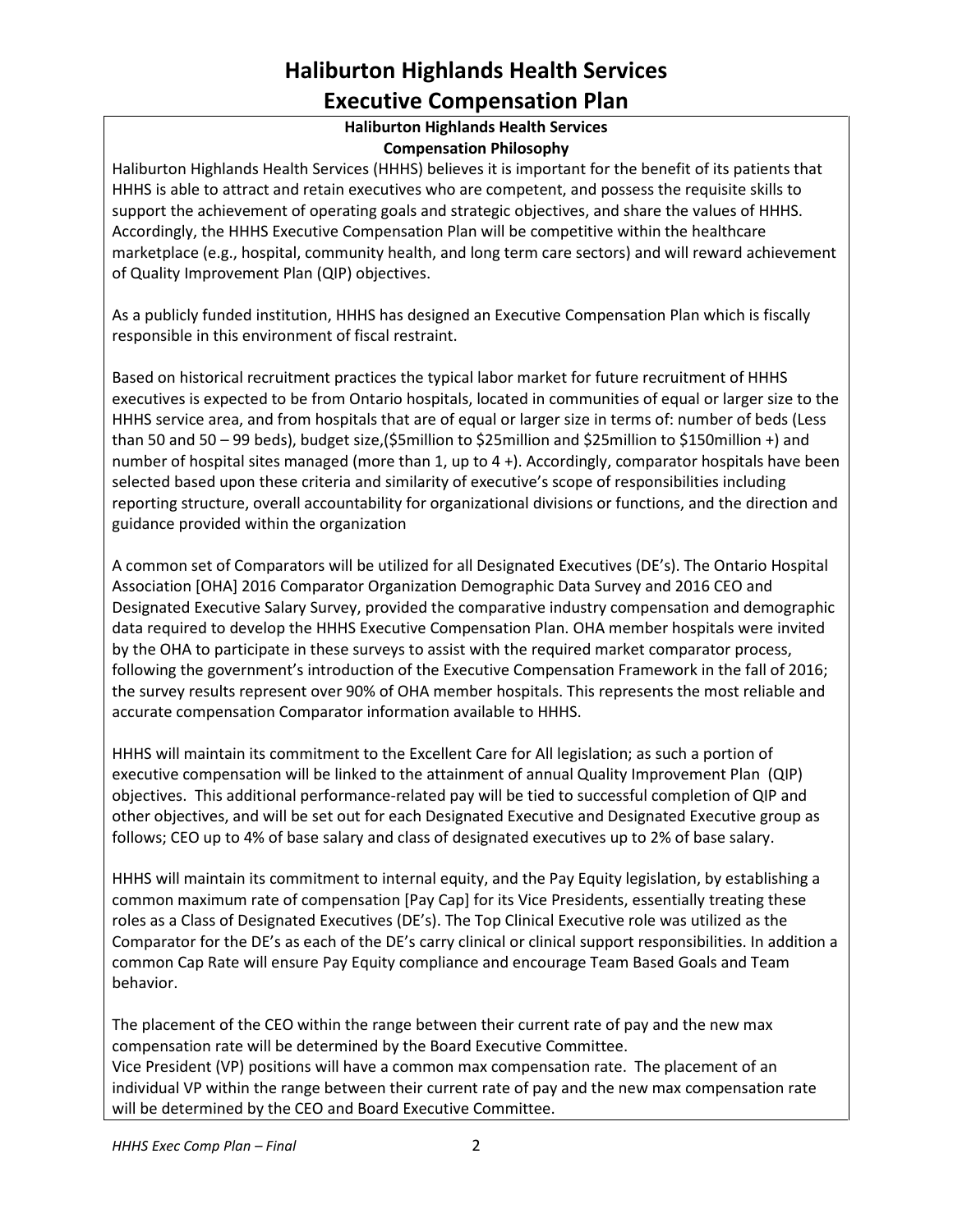Future increases to the executive Pay Envelope and progression toward the maximum rate of compensation [Pay Cap] established for its Designated Executives will be annually approved by the Board of Directors and shall be compliant with current Executive Compensation Regulations and Directives and will consider the "R" factor referred to in this Plan.

**In the Sections that follow, BPSECA 2014, Regulation 304/16** (Executive Compensation Framework) and Regulation **187/17** (Regulation, Directive and Guide) requirements are summarized in the **Legislated Requirement column**, compliance status in the **HHHS Compliance Status column**, and the action taken by HHHS to achieve compliance is stated in the **HHHS Executive Compensation Plan column**.

| <b>Legislated Requirement,</b>                                                                                                                                                                                                                                                                                                                                                                                                                                                                                                                                                                                                                                                     | <b>HHHS</b>      | <b>HHHS Executive Compensation Plan</b>                                                                                                                                                                                                                                                                                                                                                                                                                                     |
|------------------------------------------------------------------------------------------------------------------------------------------------------------------------------------------------------------------------------------------------------------------------------------------------------------------------------------------------------------------------------------------------------------------------------------------------------------------------------------------------------------------------------------------------------------------------------------------------------------------------------------------------------------------------------------|------------------|-----------------------------------------------------------------------------------------------------------------------------------------------------------------------------------------------------------------------------------------------------------------------------------------------------------------------------------------------------------------------------------------------------------------------------------------------------------------------------|
| as per Regulation 304/16 and 187/17                                                                                                                                                                                                                                                                                                                                                                                                                                                                                                                                                                                                                                                | Compliance       |                                                                                                                                                                                                                                                                                                                                                                                                                                                                             |
|                                                                                                                                                                                                                                                                                                                                                                                                                                                                                                                                                                                                                                                                                    | <b>Status</b>    |                                                                                                                                                                                                                                                                                                                                                                                                                                                                             |
| <b>Designated Executives</b><br>The Regulation applies to employees and<br>office holders of designated employers<br>who are entitled to receive cash<br>compensation of \$100,000 or more in a<br>calendar year and who are:<br>the head of a designated<br>employer, regardless of whether<br>their title is chief executive officer,<br>president or something else;<br>the vice president, chief<br>$\bullet$<br>administrative officer, chief<br>operating officer, chief financial<br>officer or chief information officer<br>of a designated employer;<br>a person holding any other<br>executive position or office with a<br>designated employer, regardless<br>of title; | In<br>Compliance | The following HHHS positions have been<br>identified as Designated Executive for<br>purposes of this legislation;<br><b>Chief Executive Officer</b><br>All executive team positions [Vice<br>Presidents] reporting to the CEO will be<br>treated as a Class of Designated Executive<br>positions and will include:<br>Vice President Clinical Services-Chief<br><b>Nursing Executive</b><br><b>Vice President Community Services</b><br>Vice President Support Services-CFO |
| <b>Comparator Organization Selection</b><br>For each Designated Executive position or<br>Class of Designated Executive positions,                                                                                                                                                                                                                                                                                                                                                                                                                                                                                                                                                  | In<br>Compliance | <b>HHHS-List of Comparator Organizations</b><br>(The Comparator Organization noted below                                                                                                                                                                                                                                                                                                                                                                                    |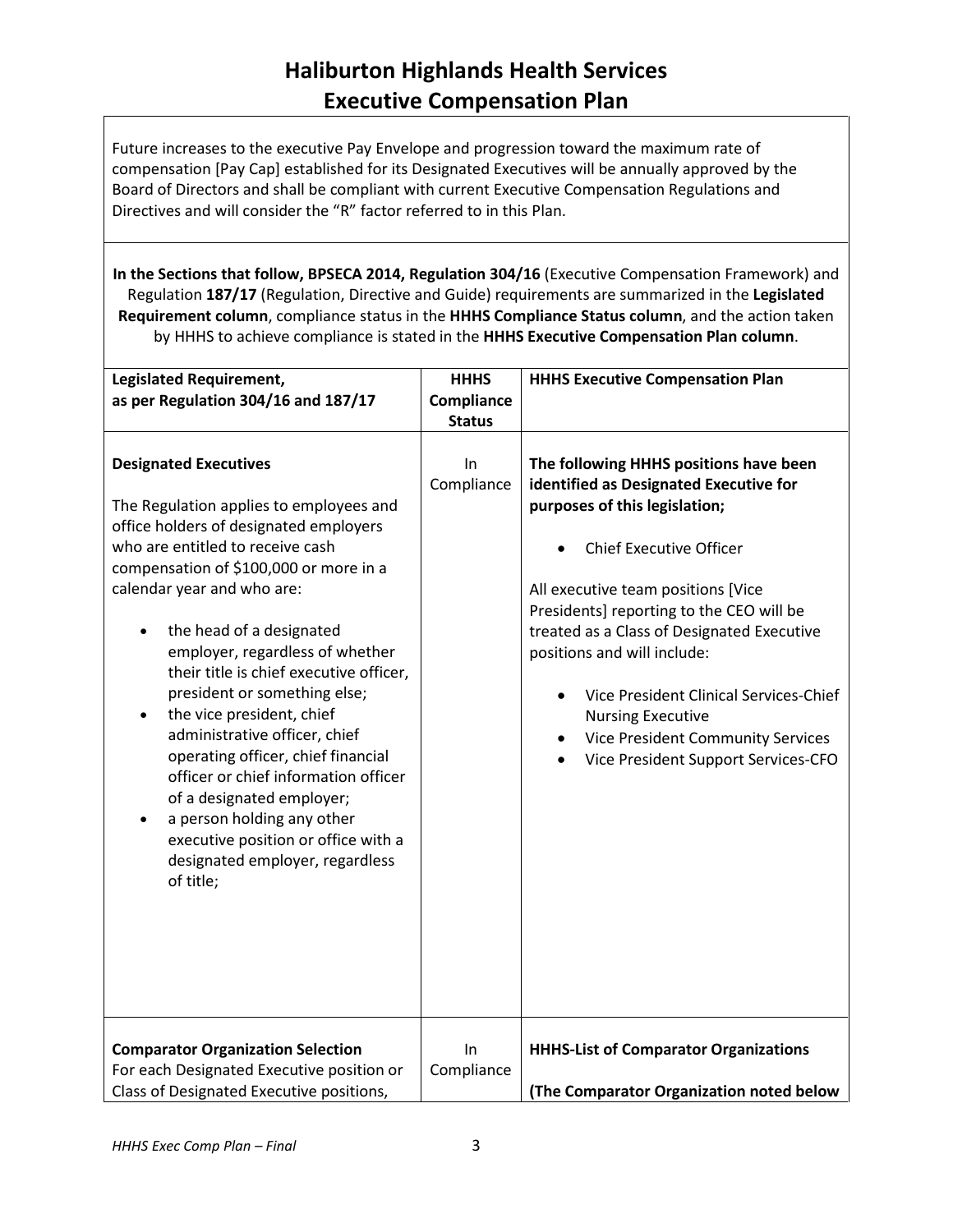|                   | comparable positions must be selected for   | were e         |
|-------------------|---------------------------------------------|----------------|
|                   | analysis from at least eight different      | perform        |
| organizations.    |                                             | for HHI        |
|                   | Comparable organizations are those that     |                |
|                   | are similar to the employer with respect to | The fol        |
|                   | three or more of the following factors      | identifi       |
|                   | contained in Table One:                     | Designa        |
|                   |                                             | Executi        |
| <b>TABLE ONE:</b> |                                             | with th        |
|                   | Scope of responsibilities of the            | 304/16<br>One: |
|                   | organization's executives.                  |                |
|                   | Type of operations the                      | 1.             |
|                   | organization engages in.                    | 2.             |
|                   | Industries within which the                 |                |
|                   | organization competes for                   | 3.             |
|                   | executives.                                 | 4.             |
|                   |                                             | 5.             |
|                   | Size of the organization                    | 6.             |
|                   | Location of the organization                | 7.             |
|                   | Comparable positions generally include      | 8.             |
|                   | those that are similar with respect to      | 9.<br>10.      |
|                   | essential competencies (knowledge, skills,  | 11.            |
|                   | and abilities), relative complexity and the |                |
|                   | level of accountability associated with the | Each of        |
| position.         |                                             | organiz        |
|                   |                                             | in term        |
|                   | The following information from the          | criteria       |
|                   | comparative analysis of executive           | data:          |
|                   | compensation must be presented in the       |                |
|                   | executive compensation program:             |                |
|                   |                                             |                |
|                   | A list of comparable organizations          |                |
|                   | used to calculate salary and                |                |
|                   | performance-related pay.                    |                |
|                   | A description of how the                    |                |
|                   | comparable positions chosen are             |                |
|                   | comparable to the designated                |                |
|                   | executive positions or class of             |                |
|                   | positions.                                  |                |
|                   | A description of how the                    |                |
|                   | comparator organizations are                |                |
|                   | comparable to the designated                |                |
|                   | employer with respect to the                |                |
|                   | selection criteria listed in Table          |                |

**were employed to calculate new salary and performance-related maximum Pay Caps for HS Designated Executives)** 

lowing 11 organizations have been ied as comparators for the HHHS ated Executive and Designated ive Class positions and are compliant e criteria identified in Regulations 5, 187/17 [Directive and Guide] Table

- 1. Arnprior Regional Health
- **Tillsonburg District Memorial** Hospital
- 3. South Bruce Grey Health Centre
- MICs Group of Health Services
- 5. Alexandra Hospital
- 6. North Shore Health Network
- Listowel Wingham Hospital Alliance
- Sensenbrenner Hospital
- 9. Dryden Regional Health Center
- 10. Temiskaming Hospital
- Kirkland and District Hospital

**Each of the identified comparator organizations are deemed similar to HHHS in terms of the Regulation's Table One criteria consistent with the OHA survey** 

- Each selected comparator hospital is an Ontario Community or Teaching hospital providing services similar to HHHS many with multi sites.
- The Scope of executive responsibilities and competencies are similar, based upon the position profiles provided in the 2016 OHA CEO and Designated Executive Salary Survey, including reporting structure, overall accountability for organizational divisions or functions, and the direction and guidance provided within the organization

One.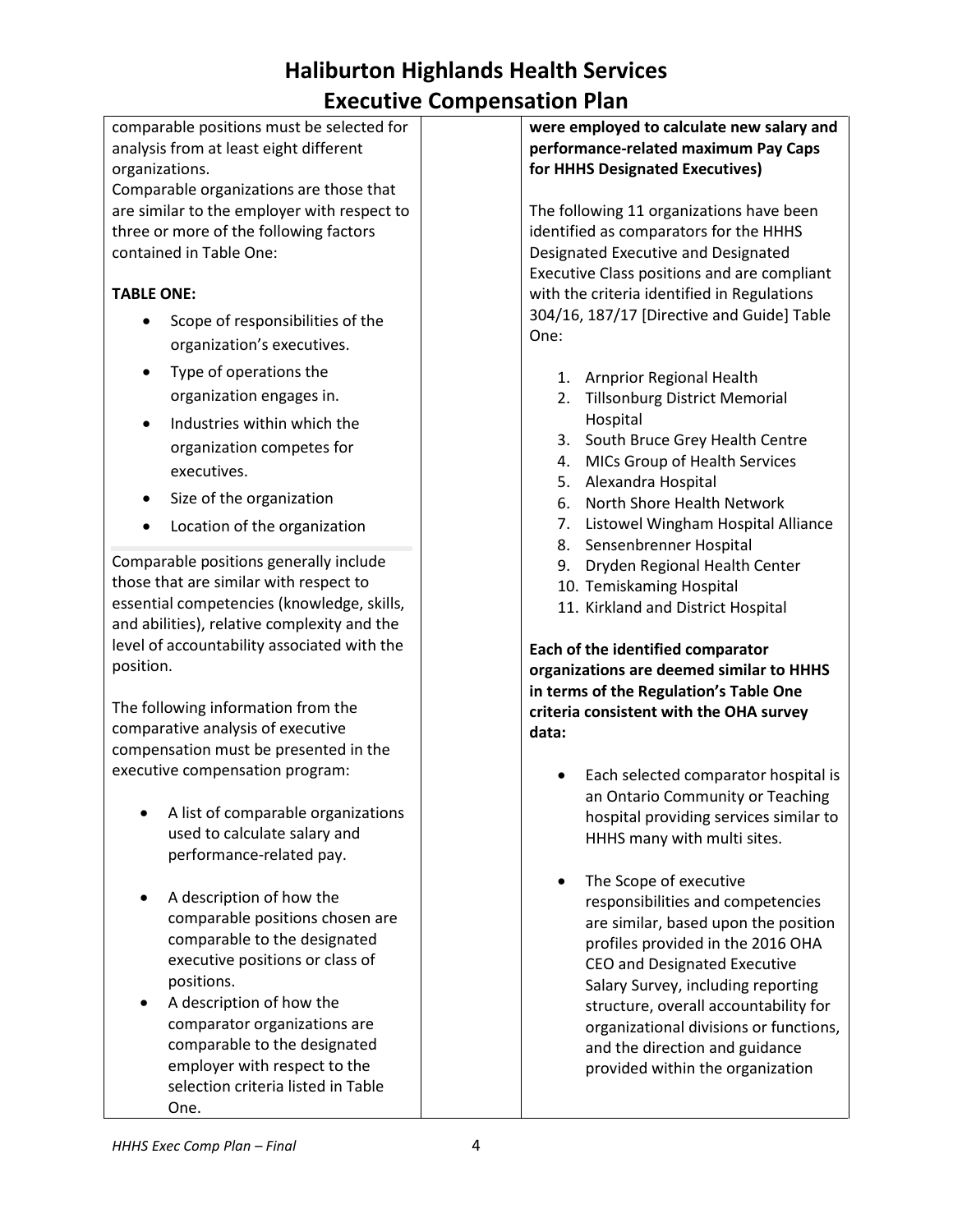|                                                                                                                                                                                                                                                                                                                                                          |                  | The selected comparator hospitals<br>fall within the healthcare<br>marketplace where HHHS has or<br>may elect to search for executives,<br>and to where HHHS has lost<br>executives. This includes hospital<br>sector, community health sector,<br>and long term care sector.                                                                                                                                                                                                                                                                        |
|----------------------------------------------------------------------------------------------------------------------------------------------------------------------------------------------------------------------------------------------------------------------------------------------------------------------------------------------------------|------------------|------------------------------------------------------------------------------------------------------------------------------------------------------------------------------------------------------------------------------------------------------------------------------------------------------------------------------------------------------------------------------------------------------------------------------------------------------------------------------------------------------------------------------------------------------|
|                                                                                                                                                                                                                                                                                                                                                          |                  | They are similar in terms of relative<br>size (Budget, Beds, & FTE). For<br>budget, the HHHS budget is<br>approximately \$25 million and<br>comparator hospitals chosen fall in<br>the range of \$5-25 million or \$25-<br>150 million; HHHS has less than 50<br>beds and comparator hospitals<br>chosen had less than 50 beds or 50<br>-99 beds; and for FTE, HHHS has<br>less than 250 FTE so comparator<br>hospitals selected also mainly<br>reported less than 250 FTE.<br>Their catchment areas are of a<br>similar size, rurality and distance |
|                                                                                                                                                                                                                                                                                                                                                          |                  | from larger centres, as Haliburton<br>Highlands Health Services.                                                                                                                                                                                                                                                                                                                                                                                                                                                                                     |
| <b>Executive Salary &amp; Performance-Related</b><br><b>Pay Envelope</b>                                                                                                                                                                                                                                                                                 | In<br>Compliance | <b>HHHS Executive Salary &amp; Performance-</b><br><b>Related Pay Envelope</b>                                                                                                                                                                                                                                                                                                                                                                                                                                                                       |
| The pay envelope is determined based on<br>the sum of all salary and performance-<br>related pay provided to all incumbents of<br>designated executive positions for the<br>most recently completed compensation<br>year.<br>Once determined the pay envelope may<br>be increased by a Government defined<br>percentage referred to in the regulation as |                  | <b>Note: The HHHS Board remained fully</b><br>compliant with the executive<br>compensation freeze requirements under<br>the Government's BPSAA (2010) and<br>subsequent regulations and directives.<br>As such, the following factors were taken<br>into consideration in the development of<br>the executive compensation program and<br>rationale for Maximum rate of increase in<br>the salary and performance-related pay                                                                                                                        |
| the "R" factor. The previous year's pay<br>envelope is multiplied by the "R" factor to<br>establish the pay envelope for the next pay<br>year.                                                                                                                                                                                                           |                  | envelope:<br>• Financial and compensation priorities of<br>the Government of Ontario and Ministry of<br>Health and Long-Term Care (MOHLTC). The                                                                                                                                                                                                                                                                                                                                                                                                      |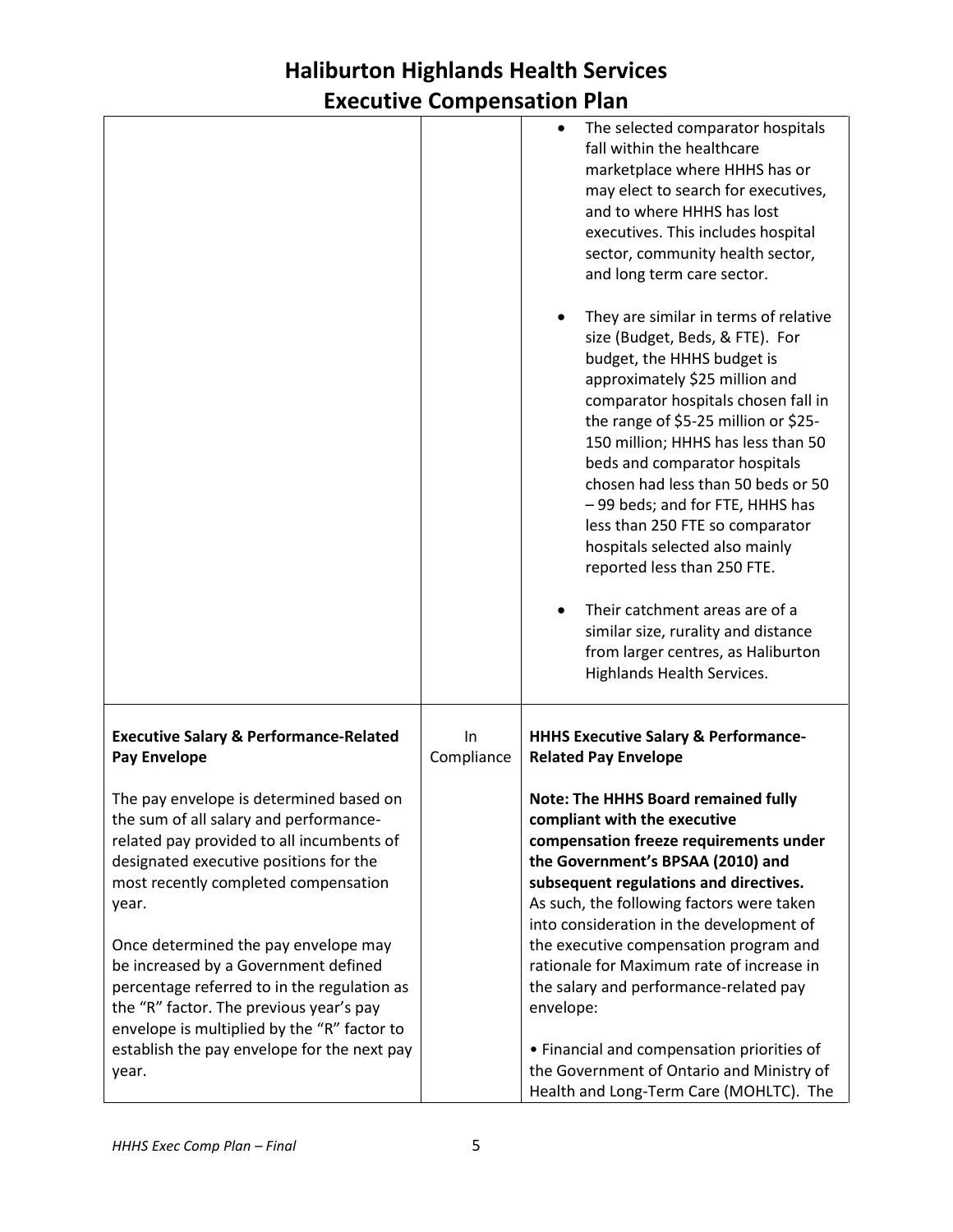| As part of its Executive Compensation plan | Government of Ontario has committed to          |
|--------------------------------------------|-------------------------------------------------|
| implementation, a designated employer      | achieving a balanced budget in 2018-19. To      |
| must determine the maximum rate of         | align, through signed accountability            |
| increase to the executive salary and       | agreements with the Local Health                |
| performance-related pay envelope that      | Integration Network (LHIN), on behalf of the    |
| applies to all designated executives.      | MOHLTC, HHHS is required to submit and          |
|                                            | maintain a balanced operating budget.           |
| At plan implementation the dollar increase |                                                 |
| provided to each designated executive      | • Trends in compensation in healthcare in       |
| may not exceed their new Maximum           | Ontario. Over the past 10 years, the annual     |
| Compensation Cap and the sum of the        | wage base has increased for the provincial      |
|                                            |                                                 |
| salary and performance-related pay         | public sector, in addition, most of these       |
| received by each designated executive      | employees also received annual increases        |
| may not exceed the pay envelope.           | for progress-through-the-ranks up to the        |
|                                            | maximum of their salary ranges. At HHHS,        |
|                                            | in addition to progression through the grid     |
|                                            | for the unionized workforce, they have also     |
|                                            | been awarded wage grid increases                |
|                                            | averaging 1.6% each of the past five (5)        |
|                                            | years.                                          |
|                                            |                                                 |
|                                            | • A detailed analysis and comparison of the     |
|                                            | percentage of our operating budget that is      |
|                                            | used for executive compensation and the         |
|                                            | percentages of the operating budgets of our     |
|                                            | identified comparator organizations that is     |
|                                            | used for executive compensation                 |
|                                            | (compensation includes both salary and          |
|                                            | performance-related pay). In 2016/17,           |
|                                            | HHHS invested 2.2% of the total operating       |
|                                            | budget in executive compensation, which is      |
|                                            | considered to be significantly less than        |
|                                            | comparator organizations.                       |
|                                            |                                                 |
|                                            | • The effect of executive compensation on       |
|                                            | our ability to attract and retain talent to our |
|                                            | executive positions. Since 2014/15, HHHS        |
|                                            | has experienced a one hundred percent           |
|                                            |                                                 |
|                                            | (100%) turnover rate of the current             |
|                                            | designated executive positions, with a          |
|                                            | length of time to recruit of thirteen (13)      |
|                                            | months for one of the positions, due            |
|                                            | primarily to the compensation potential of      |
|                                            | the position.                                   |
|                                            |                                                 |
|                                            | • The difference between the executive          |
|                                            | compensation amounts and the                    |
|                                            | compensation amounts of the individuals         |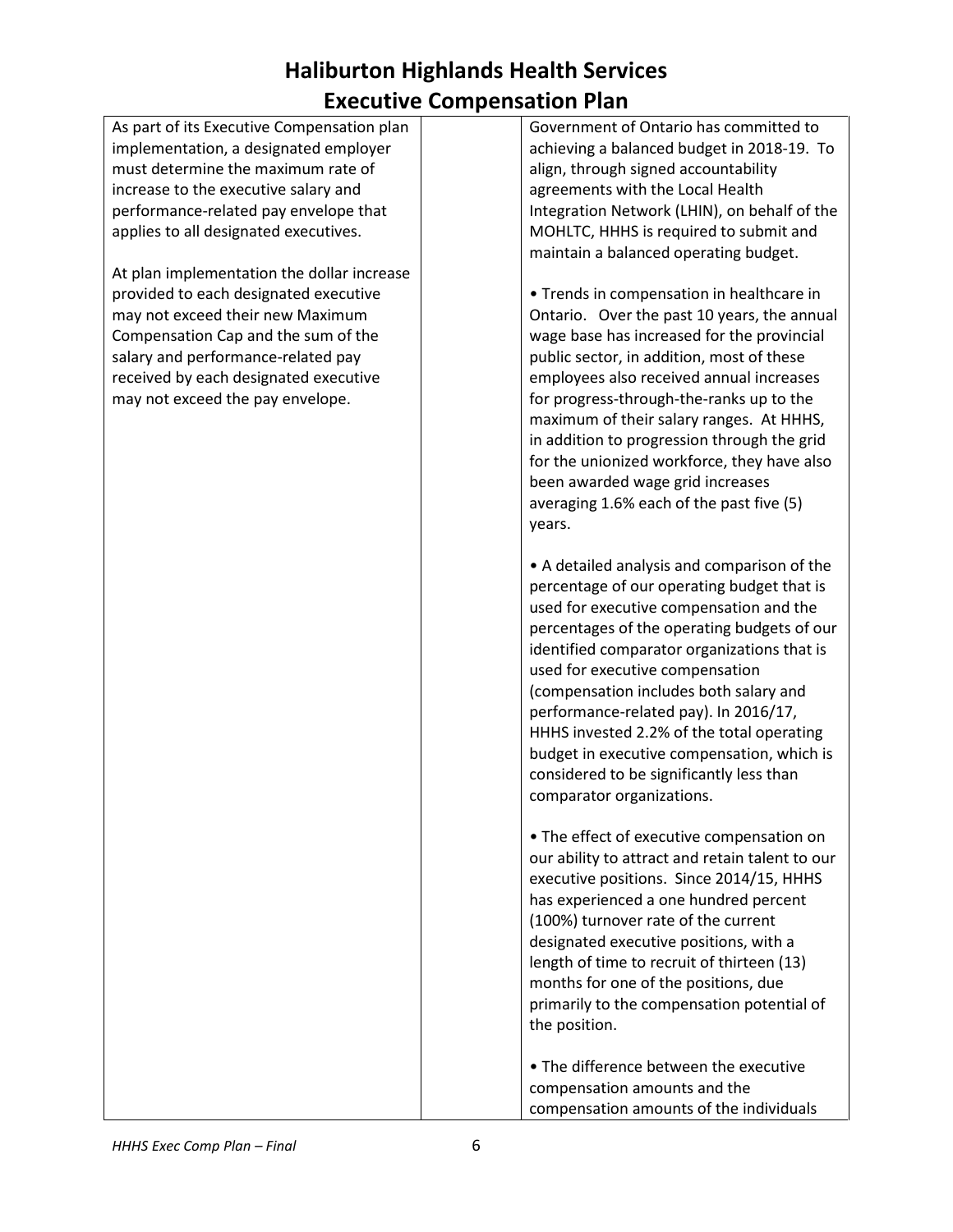|                                                                                    |            | who report directly to the designated<br>executives. Significant compression issues<br>at all levels of the organization being<br>realized based on an average wage grid<br>increase of 1.6% each of the past five (5)<br>years for the unionized staff at HHHS while<br>designated executives wages have been<br>frozen. In 2016/17, the differential in base<br>wage rates averaged only thirteen percent<br>(13%) between front-line staff and non-<br>executive managers, and less than \$15,000<br>per year differential between designated<br>executives and their direct reporting<br>managers. |
|------------------------------------------------------------------------------------|------------|--------------------------------------------------------------------------------------------------------------------------------------------------------------------------------------------------------------------------------------------------------------------------------------------------------------------------------------------------------------------------------------------------------------------------------------------------------------------------------------------------------------------------------------------------------------------------------------------------------|
| <b>Conducting the Comparative Analysis</b>                                         | <b>In</b>  | The HHHS pay envelope for the most                                                                                                                                                                                                                                                                                                                                                                                                                                                                                                                                                                     |
| Designated employers are required to                                               | Compliance | recently completed pay year is:                                                                                                                                                                                                                                                                                                                                                                                                                                                                                                                                                                        |
| determine caps on salary and                                                       |            | \$534,900.                                                                                                                                                                                                                                                                                                                                                                                                                                                                                                                                                                                             |
| performance-related pay.                                                           |            |                                                                                                                                                                                                                                                                                                                                                                                                                                                                                                                                                                                                        |
|                                                                                    |            | The "R" factor HHHS employed to adjust its                                                                                                                                                                                                                                                                                                                                                                                                                                                                                                                                                             |
| Determining caps involves conducting a<br>comparative analysis for each designated |            | pay envelope for the coming year was                                                                                                                                                                                                                                                                                                                                                                                                                                                                                                                                                                   |
| executive position or class of designated                                          |            | 5%                                                                                                                                                                                                                                                                                                                                                                                                                                                                                                                                                                                                     |
| executive positions. The analysis may be                                           |            |                                                                                                                                                                                                                                                                                                                                                                                                                                                                                                                                                                                                        |
| undertaken by the employer or a third                                              |            | The new pay envelope (inclusive of the 5%<br>"R" factor increase] for HHHS to distribute                                                                                                                                                                                                                                                                                                                                                                                                                                                                                                               |
| party.                                                                             |            | among its Designated Executives in the                                                                                                                                                                                                                                                                                                                                                                                                                                                                                                                                                                 |
| The comparative analysis should typically                                          |            | implementation of its Executive                                                                                                                                                                                                                                                                                                                                                                                                                                                                                                                                                                        |
| follow these steps:                                                                |            | Compensation Plan is:                                                                                                                                                                                                                                                                                                                                                                                                                                                                                                                                                                                  |
| 1. Determine the maximum amount<br>of annual base salary and                       |            | \$561,645 (this number is inclusive of the 5%                                                                                                                                                                                                                                                                                                                                                                                                                                                                                                                                                          |
| performance-related pay available                                                  |            | "R" factor adjustment]                                                                                                                                                                                                                                                                                                                                                                                                                                                                                                                                                                                 |
| to comparable executives from at                                                   |            |                                                                                                                                                                                                                                                                                                                                                                                                                                                                                                                                                                                                        |
| least eight appropriate                                                            |            | The 5% "R" factor is considered appropriate                                                                                                                                                                                                                                                                                                                                                                                                                                                                                                                                                            |
| comparator organizations.                                                          |            | given the relative position of HHHS in the<br>market and recognizing that the market will                                                                                                                                                                                                                                                                                                                                                                                                                                                                                                              |
| Determine an amount in the range<br>2.                                             |            | be rising through this process. This R factor                                                                                                                                                                                                                                                                                                                                                                                                                                                                                                                                                          |
| of comparator compensation                                                         |            | will be used to guide the Board as                                                                                                                                                                                                                                                                                                                                                                                                                                                                                                                                                                     |
| values that is no greater than the                                                 |            | Executives move towards the new Cap Rates                                                                                                                                                                                                                                                                                                                                                                                                                                                                                                                                                              |
| 50th percentile - that is, no<br>greater than the point in the range               |            | in future years.                                                                                                                                                                                                                                                                                                                                                                                                                                                                                                                                                                                       |
| where half the values fall below.                                                  |            |                                                                                                                                                                                                                                                                                                                                                                                                                                                                                                                                                                                                        |
| This value becomes the cap for the                                                 |            |                                                                                                                                                                                                                                                                                                                                                                                                                                                                                                                                                                                                        |
| position or class of positions being                                               |            |                                                                                                                                                                                                                                                                                                                                                                                                                                                                                                                                                                                                        |
| evaluated.                                                                         |            |                                                                                                                                                                                                                                                                                                                                                                                                                                                                                                                                                                                                        |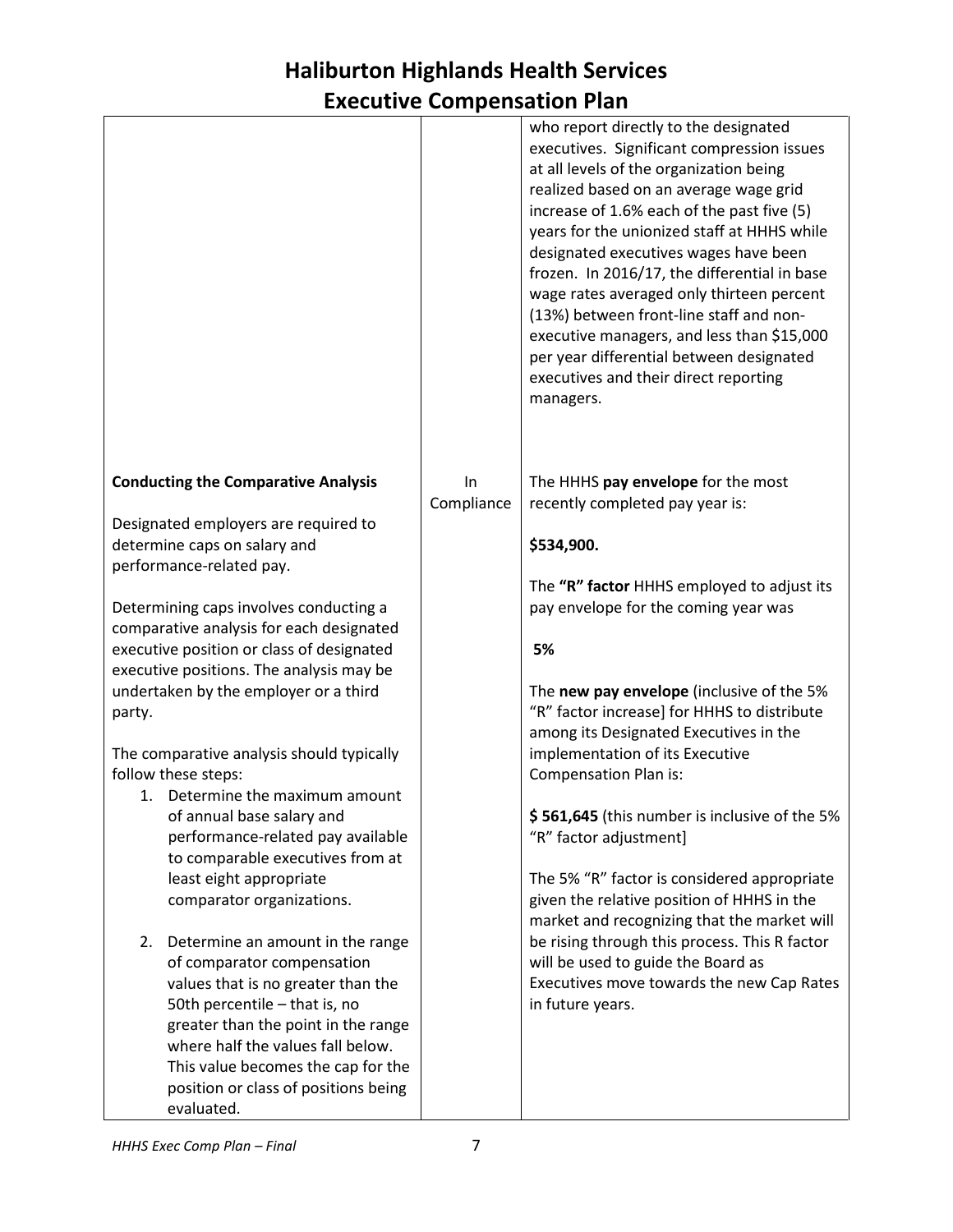| <b>Comparative Analysis Details</b>                                                                                                                                                                                                                                                                                                                                                                                                                                                                                                         | In<br>Compliance | <b>HHHS Comparative Analysis &amp; Details</b>                                                                                                                                                                                                                                                                                                                                                                                                                                                                                                                                                                                                                                                                                                                                                                                                                                       |
|---------------------------------------------------------------------------------------------------------------------------------------------------------------------------------------------------------------------------------------------------------------------------------------------------------------------------------------------------------------------------------------------------------------------------------------------------------------------------------------------------------------------------------------------|------------------|--------------------------------------------------------------------------------------------------------------------------------------------------------------------------------------------------------------------------------------------------------------------------------------------------------------------------------------------------------------------------------------------------------------------------------------------------------------------------------------------------------------------------------------------------------------------------------------------------------------------------------------------------------------------------------------------------------------------------------------------------------------------------------------------------------------------------------------------------------------------------------------|
| The following information from the<br>analysis of executive compensation must<br>be presented in the compensation<br>program: a list of the comparable positions<br>and organizations used when calculating<br>each cap on salary and performance-<br>related pay:<br>description of how the comparable<br>٠<br>positions are comparable to the<br>designated executive position<br>description of how the comparator<br>$\bullet$<br>organizations are comparable to<br>the designated employer with<br>respect to the selection criteria. |                  | HHHS engaged third party expertise to<br>conduct an independent comparative<br>analysis of each Designated Executive and<br>Class of Designated Executives. The Ontario<br>Hospital Association [OHA] 2016<br><b>Comparator Organization Demographic Data</b><br>Survey and 2016 CEO and Designated<br>Executive Salary Survey data (the most<br>reliable and comprehensive available)<br>served as the basis for a comparative<br>analysis that has established the HHHS<br>Designated Executive new Pay Caps. This<br>analysis resulted in the creation of new<br>Compensation Pay Caps at the 50th<br>percentile of the compensation provided at<br>the identified Comparator Organizations.<br>The listed 11 Comparator organizations<br>were employed to complete the<br>comparative analysis for all HHHS<br>Designated Executives and Designated<br><b>Executive Classes.</b> |
|                                                                                                                                                                                                                                                                                                                                                                                                                                                                                                                                             |                  | Beyond the CEO, HHHS has decided to<br>utilize a Designated Executives Class, for all<br>Vice Presidents. This decision maintains Pay<br>Equity Legislation compliance and provides<br>flexibility in the reassignment of executive<br>responsibilities without the need for pay<br>adjustments. The OHA survey's "Top Clinical<br>Executive [Non-MD]" position was utilized<br>for the Vice Presidents. Additionally, this<br>approach allows for the creation of team<br>goals and will be helpful in the development<br>of a team culture. In addition all DE's in the<br>Class carry clinical or clinical support<br>accountabilities.<br><b>Comparative Analysis Results</b>                                                                                                                                                                                                    |
|                                                                                                                                                                                                                                                                                                                                                                                                                                                                                                                                             |                  | As a result of the 50 <sup>th</sup> percentile<br>comparative analysis the New Maximum<br>Compensation Pay Cap (salary +<br>performance-related pay) and new Base                                                                                                                                                                                                                                                                                                                                                                                                                                                                                                                                                                                                                                                                                                                    |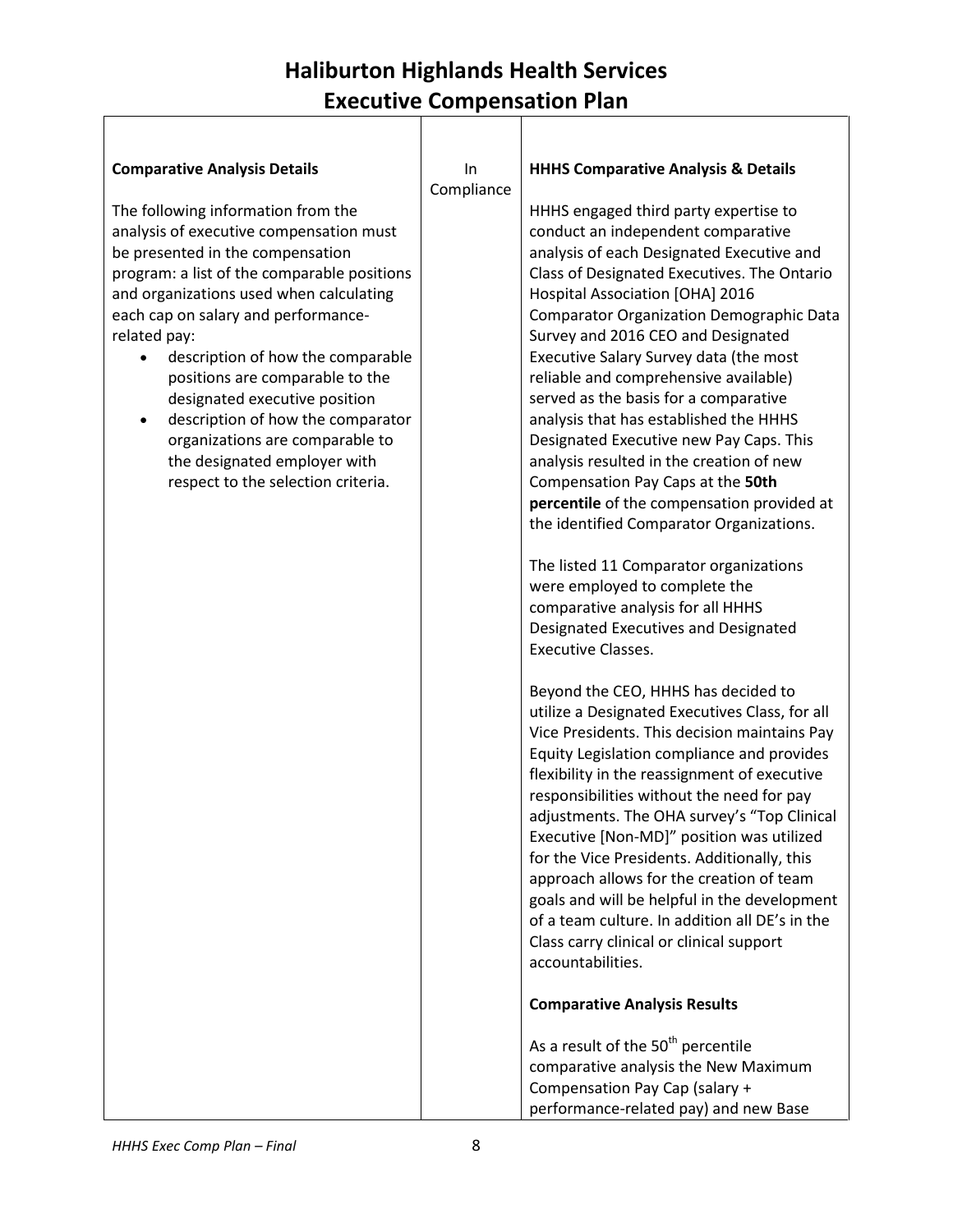|  | Salary for each Designated Executive and<br>Designated Executive class is as follows: |
|--|---------------------------------------------------------------------------------------|
|  | <b>Chief Executive Officer,</b>                                                       |
|  | Minimum Compensation: \$180,063                                                       |
|  | Maximum Compensation (Pay Cap) \$195,000                                              |
|  | New Base Salary \$180,063                                                             |
|  |                                                                                       |
|  |                                                                                       |
|  |                                                                                       |
|  |                                                                                       |
|  | <b>Vice Presidents Class</b>                                                          |
|  | Minimum Compensation: \$112,200                                                       |
|  | Maximum Compensation (Pay Cap) \$133,851                                              |
|  |                                                                                       |
|  | <b>VP-Chief Nursing Executive</b>                                                     |
|  | New Base Salary \$117,300                                                             |
|  |                                                                                       |
|  |                                                                                       |
|  | <b>VP-Support Services-CFO</b>                                                        |
|  | New Base Salary \$117,300                                                             |
|  |                                                                                       |
|  | <b>VP-Community Services</b>                                                          |
|  | New Base Salary \$112,200                                                             |
|  |                                                                                       |
|  | Quality Improvement Plan (QIP) &                                                      |
|  | <b>Performance-Related Pay</b>                                                        |
|  |                                                                                       |
|  | HHHS maintains its commitment to the                                                  |
|  |                                                                                       |
|  | Excellent Care for All legislation; as such a                                         |
|  | portion of executive compensation is linked                                           |
|  | to the attainment of the annual Quality                                               |
|  | Improvement Plan objectives and other                                                 |
|  | Performance-related Pay objectives. The                                               |
|  |                                                                                       |
|  | potential additional compensation, tied to                                            |
|  | performance for 2017-18, will be as follows:                                          |
|  |                                                                                       |
|  |                                                                                       |
|  | <b>Chief Executive Officer,</b>                                                       |
|  | up to 4% of base salary \$7,203                                                       |
|  |                                                                                       |
|  | <b>Vice President - Chief Nursing Executive</b>                                       |
|  | up to 2% % of base salary \$2,346                                                     |
|  |                                                                                       |
|  | <b>Vice President-Community Services</b>                                              |
|  |                                                                                       |
|  | up to 2% of base salary \$2,244                                                       |
|  |                                                                                       |
|  | <b>Vice President-Support Services, CFO</b>                                           |
|  | up to 2% of base salary \$2,346                                                       |
|  |                                                                                       |
|  | The annualized aggregate of base salary, QIP                                          |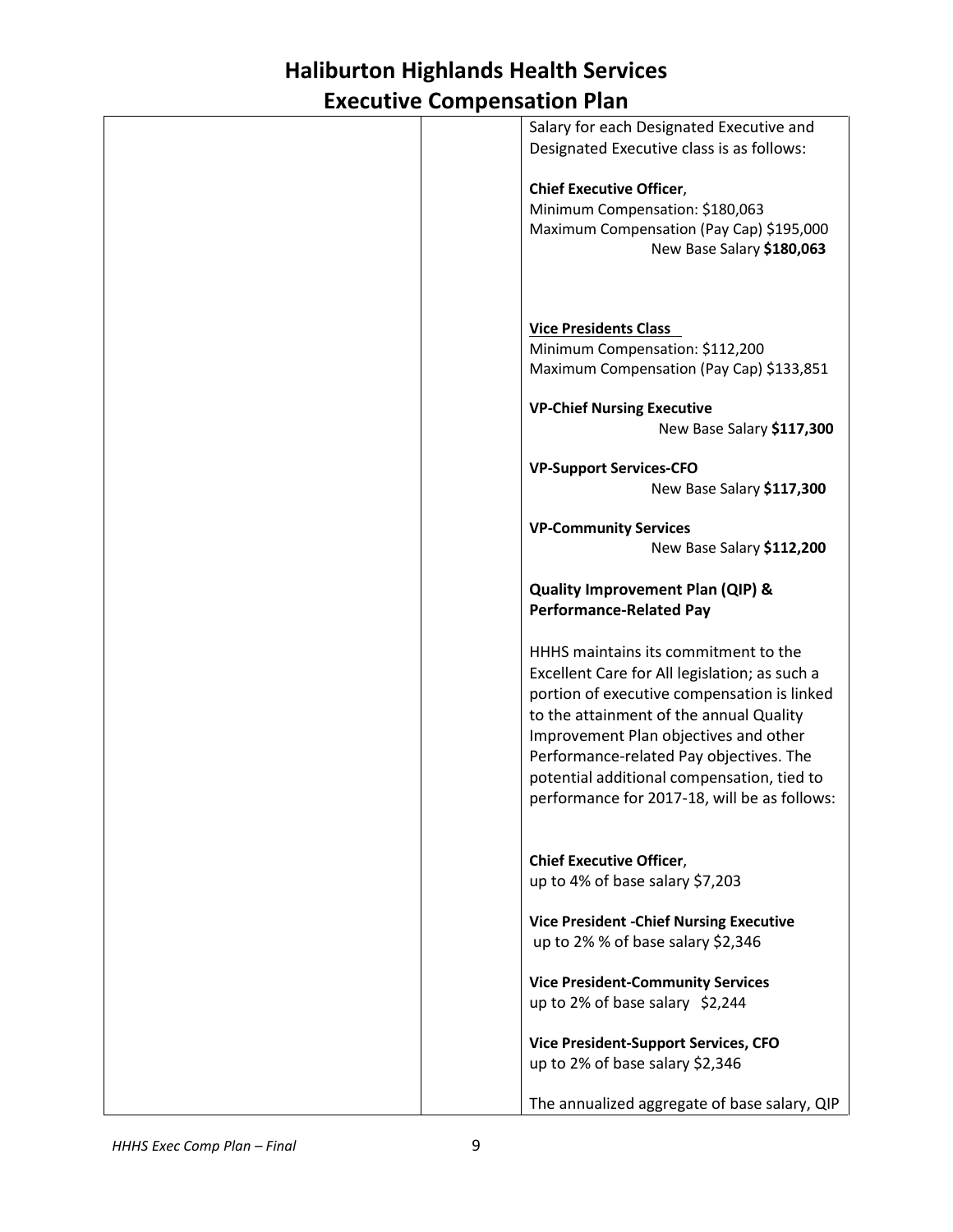|                                                                                                                                                                                                                                                                                                                                                                                                                                                                                                                                                                                                                                                                                                                                                                                                                                                                                   |                  | and other Performance-related Pay does<br>not exceed the pay envelope or the<br>individual Designated Executive Pay Caps.                                                     |
|-----------------------------------------------------------------------------------------------------------------------------------------------------------------------------------------------------------------------------------------------------------------------------------------------------------------------------------------------------------------------------------------------------------------------------------------------------------------------------------------------------------------------------------------------------------------------------------------------------------------------------------------------------------------------------------------------------------------------------------------------------------------------------------------------------------------------------------------------------------------------------------|------------------|-------------------------------------------------------------------------------------------------------------------------------------------------------------------------------|
| Other elements of compensation<br>With the exception of salary and<br>performance-related pay, an employer<br>cannot provide an element of                                                                                                                                                                                                                                                                                                                                                                                                                                                                                                                                                                                                                                                                                                                                        | In<br>Compliance | HHHS Other elements of compensation for<br><b>Designated Executives [perquisites]</b><br>HHHS Designated Executives do not receive<br>other compensation elements/perquisites |
| compensation to Designated Executives<br>that is not also generally provided to non-<br>executive managers, unless the element is<br>required for the performance of the<br>executive's job or to satisfy a critical<br>business need.                                                                                                                                                                                                                                                                                                                                                                                                                                                                                                                                                                                                                                            |                  | that are not currently made available to<br>HHHS non-executive management.                                                                                                    |
| Non-executive managers refers to<br>employees and office holders who exercise<br>managerial functions, and who directly<br>report to one or more designated<br>executives.                                                                                                                                                                                                                                                                                                                                                                                                                                                                                                                                                                                                                                                                                                        |                  |                                                                                                                                                                               |
| The executive compensation program<br>must identify any element of<br>compensation provided exclusively to a<br>designated executive, or class of<br>Designated Executives, and include a<br>written rationale explaining why the<br>element is required for the performance of<br>the executive's job or the critical business<br>need that is satisfied by its provision.<br>Guide to providing other elements of<br>compensation<br>If the element is generally<br>provided to non-executive<br>managers: Then the element may<br>be provided in the same manner,<br>and relative amount, as what is<br>generally provided to non-<br>executive managers.<br>If the element is required for the<br>performance of the executive's job<br>or for critical business reasons:<br>Then the element may be<br>provided and must be supported<br>by a business rationale. Otherwise, |                  |                                                                                                                                                                               |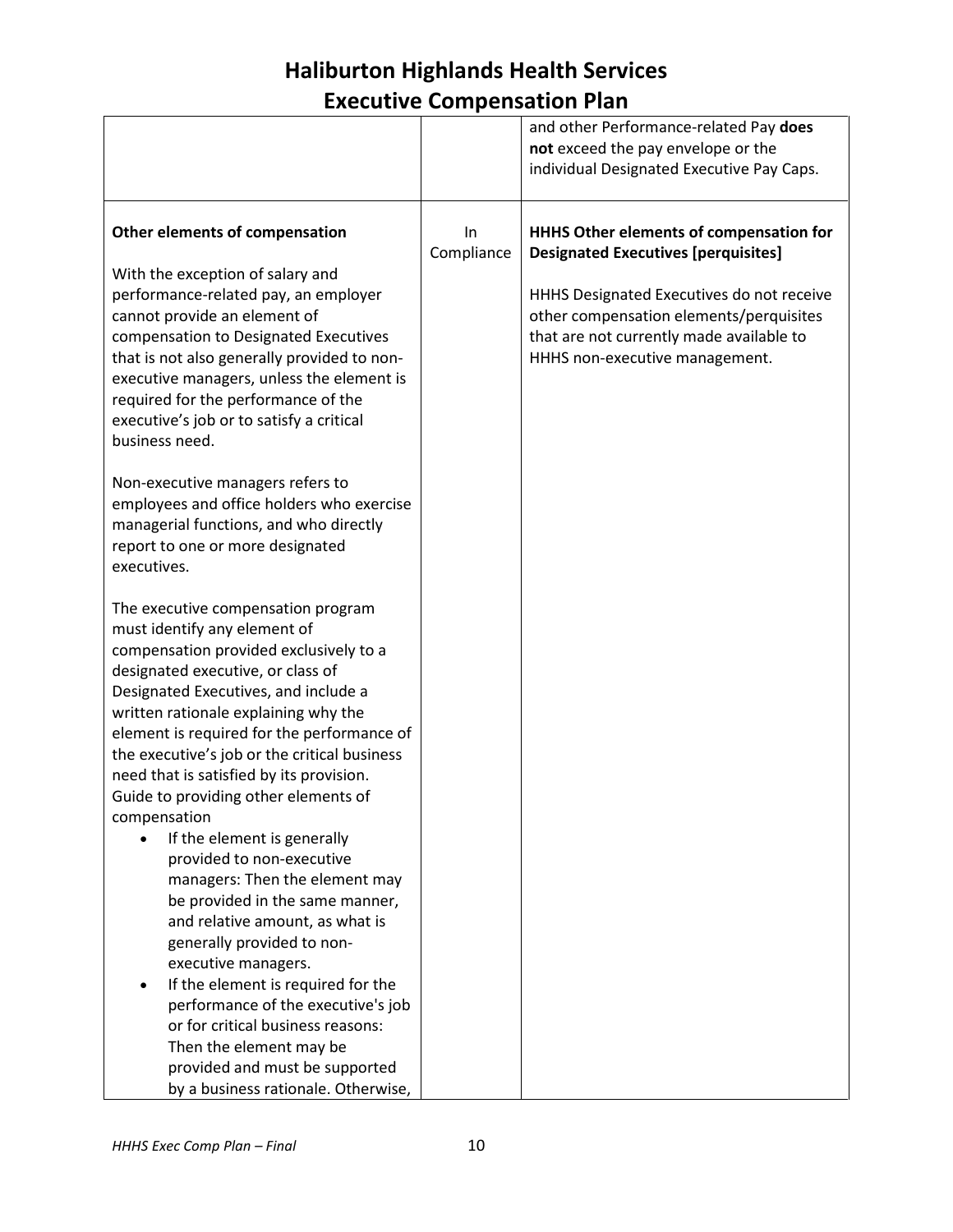| the element is prohibited.                                                                                                                                                                                                                                                                                                                                                                                                                                                                                                                                                                                                                                                                                                                                                                                                                                                                                                                                                                                    |                  |                                                                                                                                                                                                                                                                                                                                                                                                                                                                                                                                                                                                                                                                                                    |
|---------------------------------------------------------------------------------------------------------------------------------------------------------------------------------------------------------------------------------------------------------------------------------------------------------------------------------------------------------------------------------------------------------------------------------------------------------------------------------------------------------------------------------------------------------------------------------------------------------------------------------------------------------------------------------------------------------------------------------------------------------------------------------------------------------------------------------------------------------------------------------------------------------------------------------------------------------------------------------------------------------------|------------------|----------------------------------------------------------------------------------------------------------------------------------------------------------------------------------------------------------------------------------------------------------------------------------------------------------------------------------------------------------------------------------------------------------------------------------------------------------------------------------------------------------------------------------------------------------------------------------------------------------------------------------------------------------------------------------------------------|
| <b>Future Adjustments to the Salary and</b><br>Performance-related Pay Cap and Pay<br><b>Envelope</b>                                                                                                                                                                                                                                                                                                                                                                                                                                                                                                                                                                                                                                                                                                                                                                                                                                                                                                         | In<br>Compliance | <b>Future HHHS Adjustments to the Salary and</b><br><b>Performance-related Pay Cap</b>                                                                                                                                                                                                                                                                                                                                                                                                                                                                                                                                                                                                             |
| Pay Cap<br>All salary increases provided to Designated<br>Executives must be approved by the Board<br>of Directors, or the equivalent governing<br>body or officer.<br>Once per pay year, a designated employer<br>may increase the salary and performance-<br>related pay cap for a designated executive<br>position or class of designated executive<br>positions by a rate that does not exceed<br>the lesser of the following:<br>The average rate of increase in salary and<br>performance-related pay of the designated<br>employers non-executive managers for the<br>most recent one year. In respect of which<br>the employer determined the salary and<br>performance-related pay to be paid to the<br>non-executive managers.<br>The public sector wage settlement trend in<br>Ontario, as set out in the budget, the<br>Economic Outlook and Fiscal Review or the<br>public documents of the crown in right of<br>Ontario, the cabinet, the Treasury Board or<br>the Management Board of Cabinet. |                  | The Board has overseen the development of<br>this Executive Compensation Plan, and the<br>Board has approved the Compensation Pay<br>Caps, Pay Envelope and the new salaries and<br>Performance-related pay contained within<br>it.<br>On an annual basis, the Board will oversee<br>all changes to Executive Compensation,<br>including increases to Pay Caps, the Pay<br>Envelope, the award of performance-related<br>pay and individual Designated Executive<br>compensation changes or other changes to<br>this Plan. All future changes will be<br>compliant with the Government's current<br><b>Executive Compensation Regulations and</b><br>Directives and will consider the 5% R factor. |
| <b>Pay Envelope</b><br>Each year, a designated employer may<br>increase the pay envelope. The designated<br>employer may increase its envelope by an<br>amount that must not exceed the<br>Government approved maximum rate of<br>increase (referred to in the regulation as<br>the "R" factor. The total actual salary and<br>performance-related pay that the<br>designated employer provides to its<br>designated executive incumbents cannot<br>exceed the envelope for a pay year,<br>regardless of how any increases are<br>distributed across the team of designated                                                                                                                                                                                                                                                                                                                                                                                                                                   |                  |                                                                                                                                                                                                                                                                                                                                                                                                                                                                                                                                                                                                                                                                                                    |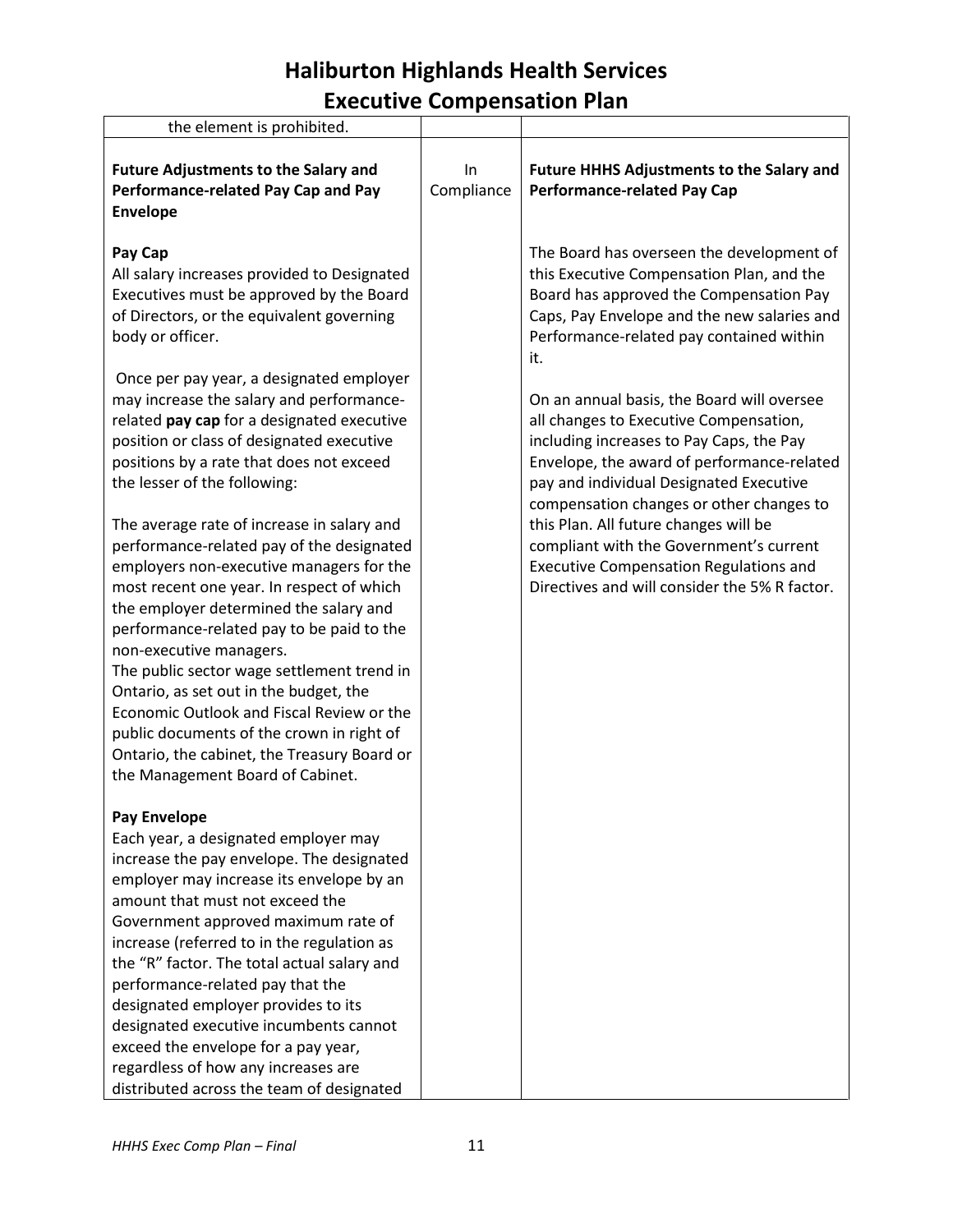| executives.                                                                                                                                                                                                                                                                                                                                                                                                      |                  |                                                                                                                                                                                                                                                                                                                                                                                                                                                                                                                                                                                  |
|------------------------------------------------------------------------------------------------------------------------------------------------------------------------------------------------------------------------------------------------------------------------------------------------------------------------------------------------------------------------------------------------------------------|------------------|----------------------------------------------------------------------------------------------------------------------------------------------------------------------------------------------------------------------------------------------------------------------------------------------------------------------------------------------------------------------------------------------------------------------------------------------------------------------------------------------------------------------------------------------------------------------------------|
| <b>Executive Compensation Plan submission</b><br>and public consultation process.                                                                                                                                                                                                                                                                                                                                | In<br>Compliance | <b>HHHS Executive Compensation Plan</b><br>submission and public consultation<br>process.                                                                                                                                                                                                                                                                                                                                                                                                                                                                                        |
| The hospital will comply with the<br>Government's five step approval process<br>defined in regulation 187/17 prior to its<br>posting and implementation of its<br><b>Executive Compensation Plan</b><br>Designated employer submits<br>1.<br>proposed executive compensation<br>plan for Government review<br>[September 29, 2017].<br>2.<br>Designated employer addresses                                       |                  | 1. The HHHS Executive Compensation<br>Plan was submitted to the Minister<br>of Health on September 29, 2017.<br>Government feedback was received<br>2.<br>on November 22, 2017, January 4,<br>2018, and January 19, 2018.<br>Feedback was addressed and plan<br>resubmitted on December 20, 2017,<br>January 10, 2018, and January 23,<br>2018 respectively.                                                                                                                                                                                                                     |
| Government feedback.<br>Public consultation by posting its<br>3.<br>proposed executive compensation<br>program on its publicly facing<br>website for a minimum of 30 days.<br>Designated employer applies for<br>4.<br>ministerial approval of specific<br>components of its Executive<br>Compensation Plan.<br>Designated employer's Board<br>5.<br>approves decision to adopt and<br>employer posts final plan |                  | 3.<br>Government provided approval to<br>proceed to public consultation<br>phase on January 24, 2018. Posting<br>to HHHS website occurred on<br>February 5, 2018. The public<br>consultation phase concluded on<br>March 7, 2018.<br>The plan with summaries of the<br>4.<br>public feedback was submitted to<br>the ministry for approval on March<br>27, 2018.<br>5. The plan with ministry approval was<br>submitted to the HHHS Board for<br>approval on May 24, 2018. The<br>approved file Executive<br>Compensation plan is posted on the<br>HHHS website on May 25, 2018. |
| <b>Initial and Annual Executive</b><br><b>Compensation Compliance Attestation</b>                                                                                                                                                                                                                                                                                                                                | In<br>Compliance | <b>HHHS Compliance Attestation</b>                                                                                                                                                                                                                                                                                                                                                                                                                                                                                                                                               |
| The Executive Compensation Framework<br>Compliance Report Directive requires the<br>Board Chair or equivalent highest ranking<br>officer at each designated employer to<br>attest to the employer's compliance with<br>the regulations. The compliance directive                                                                                                                                                 |                  | The initial "Executive Compensation<br>1.<br>Program Compliance Report Form" was<br>submitted to the Government on<br>February 28, 2018.<br>The "Annual Executive Compensation<br>2.                                                                                                                                                                                                                                                                                                                                                                                             |